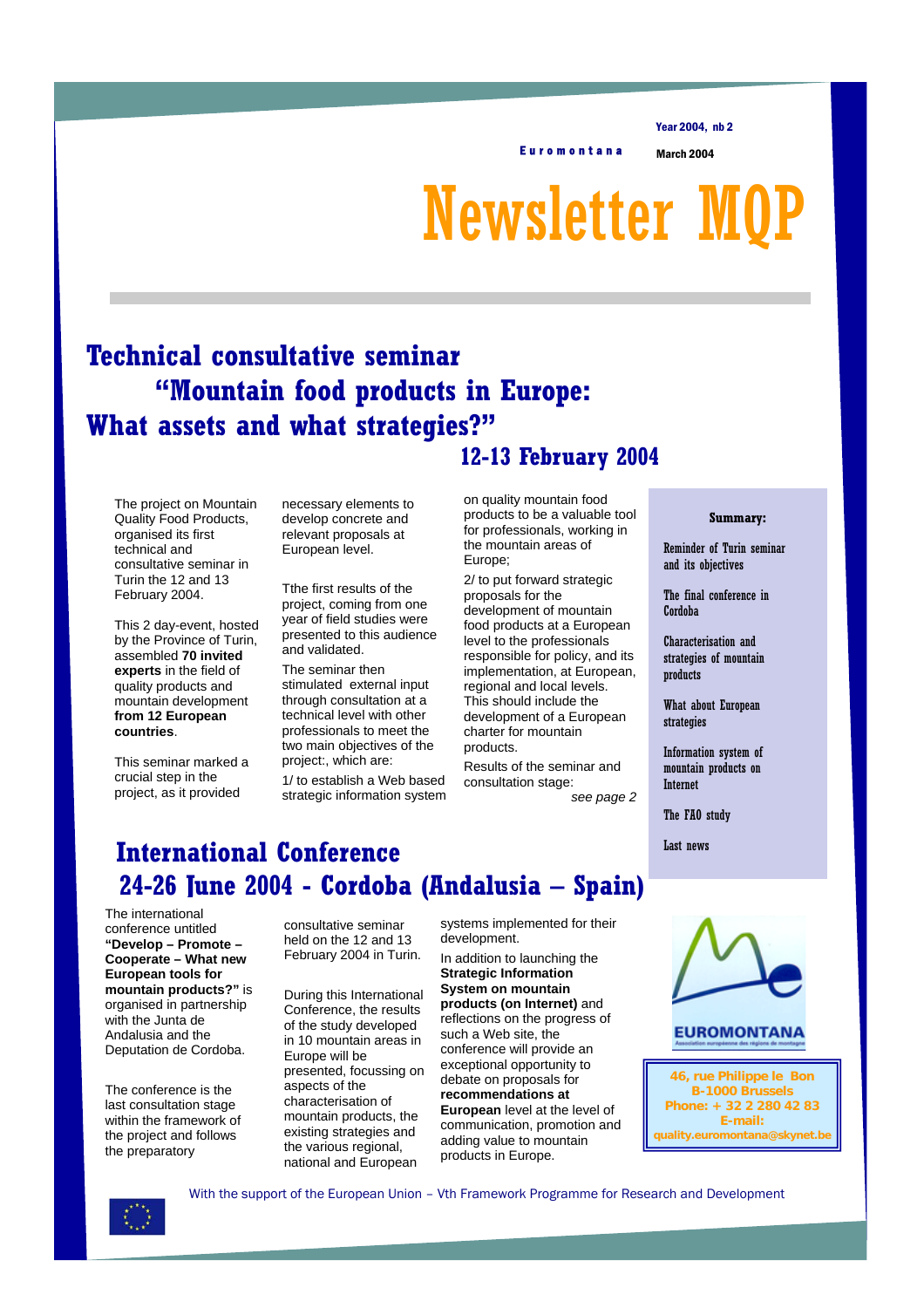#### Newsletter MQP PAGE 2

#### **What about characterisation of mountain products and what strategies?**

The Turin seminar wished to tackle the characterisation and strategy description of mountain products, based on the study undertaken in the field. These topics were developed in the first 2 workshops.

In this context, characterisation of mountain quality products provides a first parameter in order to identify priorities and objectives for future actions.

In accordance with the analysis of the steering committee of the project, the discussion underlined the importance of the distinction betweentwo different types of mountain products: the "unique" that you cannot find elsewhere (niche products) and other that can be distinguished by their strong links with mountain territories, but that can be found elsewhere. Those two types meet various local strategies but have a role in mountain environment, landscape, local activity and also benefit from the favourable Control is also a crucial aspect factors of mountains.

Quality perception is changing amongst consumers but also at policy level (i.e. The CAP

reform). Therefore the quality of mountain products must respondto current consumer's expectations and be able to evaluate????. Links with the territory are also an important factor to develop and promote, as was underlined by the study results. Food production that would take no advantage and benefit from mountain environment (i.e. HORS SOL) must be avoided.

of guarantee either to consumers and producers, but the extra costs must be covered by a premium price otherwise, alternatives will have to be bought.

#### **What about European strategies?**

In order to express relevant and coherent proposals for mountainsand their food products for an open consultation in June (in Cordoba), two workshops from Turin seminar tackled this topic on a technical level.

From the guideline in the form of "options", advantages and disadvantages of each option were discussed.

Advocating doing nothing and taking no position was definitely eliminated. For many reasons, something must be done. The three other options are:

1/ legislative: to develop mountain products through their legislative protection and by providing them with a specific status in policy instruments at the European level;

2/ collective promotion and exchanges: to facilitate the development of mountain products through commercial and marketing strategies coordinated at the European level;

3/support to rural sustainable development, by encouragement through specific measures, designed at the European level.

As a result, none of these three options were preferred and the two workshops agreed that the best recommendation should be to propose a relevant mix of them.

**For more information on reports and interventions referring to Turin seminar:** 

**www.euromontana. org/Turin1-en.htm**

#### **The web based Strategic Information System on mountain products**

The Web site, operational since the end of the project, will not only display the results of the programme (European and national regulations, key factors for success, description of products …) but also relevant information, contacts, useful links …

As a priority, the general pages of the web site should be

designed in all the languages of the project, and the results from deeper research in the database will be at least in English and more when available.

The Web site will be developed to provide 'tool box' of key information to professionals, policy makers, development agencies and researchers

 aimed at giving answers to pragmatic questions.

It is intended that this Web site should become a support for cooperation and experience exchanges on mountain products all over Europe.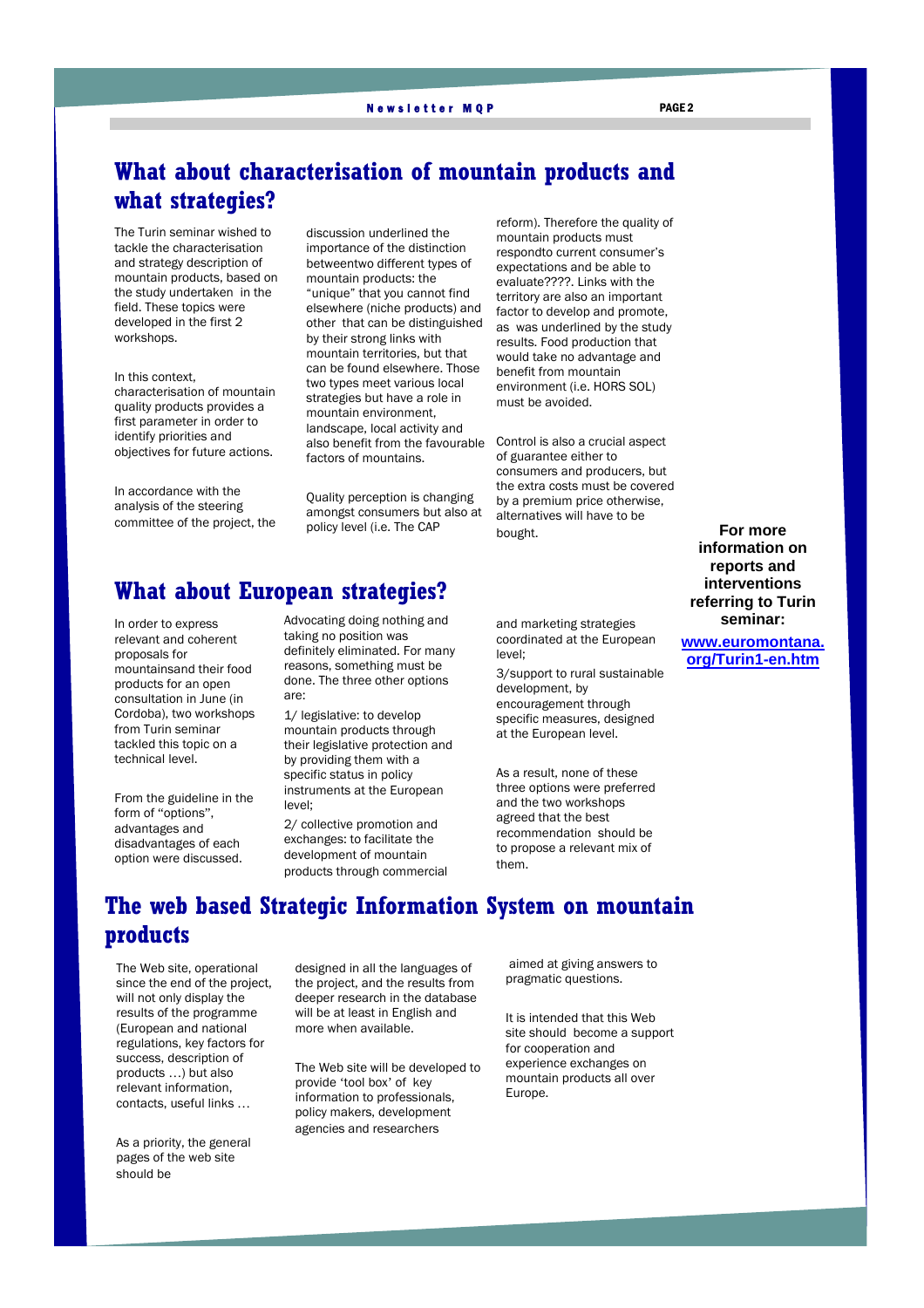

Bertil Sylvander, Head of research – INRA, National Agricultural Research Institute - France



Jan Douwe van der Ploeg, Head of Rural Sociology it – Wageningen University - **Netherlands** 



Alexia Baldascini, Lead consultant, Mountain Group in the Forest Resources Division, Forestry Department of FAO



Interventions of Teresio Delfino, Vice Minister – Italian Ministry for Agriculture policy and Marie-lise Molinier, Head of unit on quality designations and organic production – French ministry of Agriculture. Session chaired by Marco Bellion, Assessor for Mountain and Agriculture in the Province of Turin



Visit of the initiative of "Paniere" from the Province of Turin and meeting with some of its representatives.